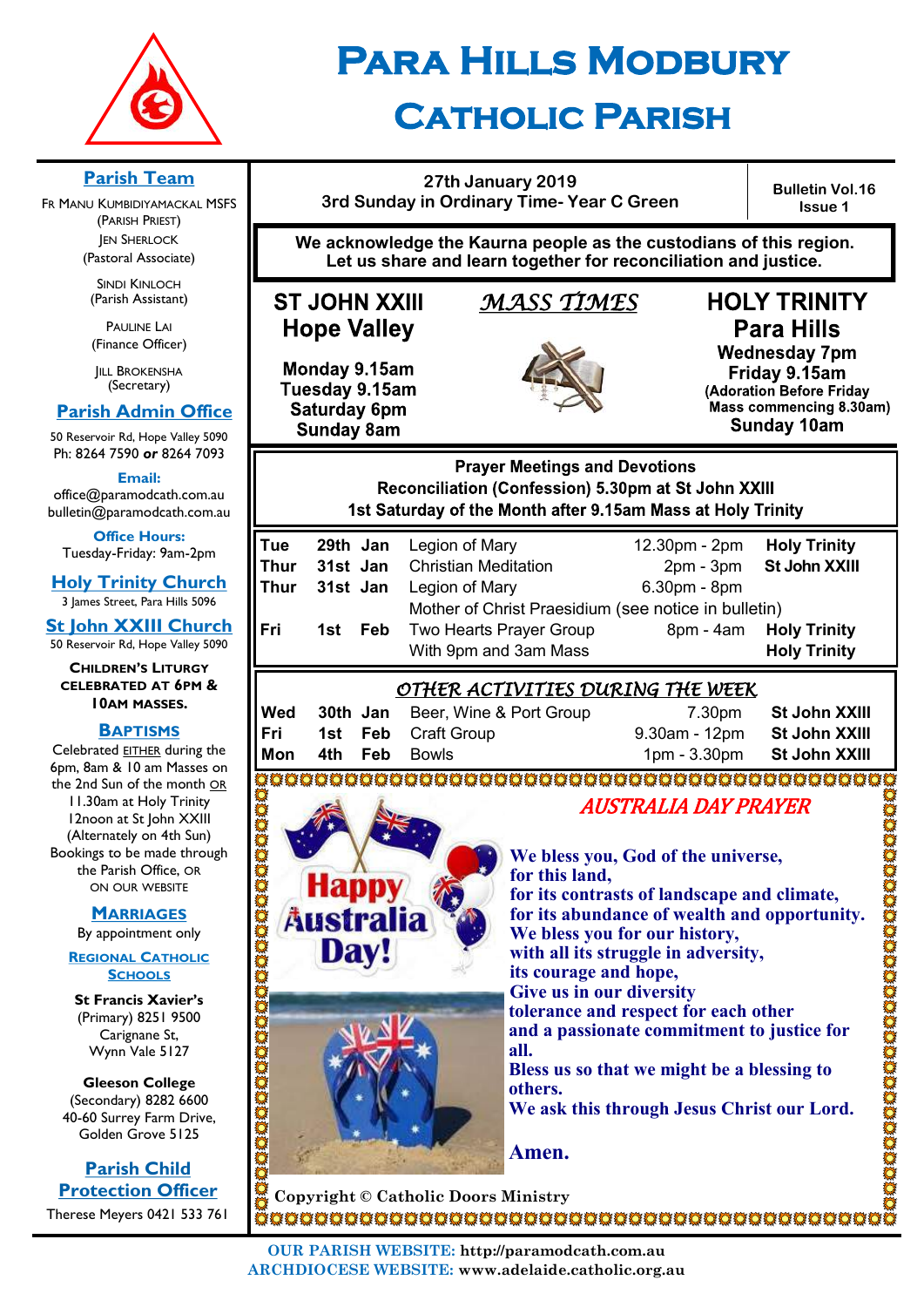#### **The Promise of Liberation**

Today's Gospel describes how, on a Sabbath, Jesus stood before the people in the synagogue of his hometown, Nazareth, reading and interpreting what Isaiah had prophesied about the Messiah. Jesus rooted and grounded his mission and ministry in the written word of Isaiah, particularly in the passage in which the Spirit sends the prophet to bring good news to the poor, liberation to captives, recovery of sight to the blind and freedom for the oppressed; a language that reflects the Biblical year of Jubilee. These words had long since been seen as applying to the coming Messiah. To the great amazement and disbelief of his own townsmen, Jesus declared that Isaiah's prophecy was being fulfilled in him at that very moment because the prophet was foretelling and describing His mission and ministry. The synagogue Liturgy of the Word was based on seven readings. The first four were from the Law (the Torah or the Pentateuch) followed by explanations given by the rabbi who was the teacher of the Law. The second set of three readings, taken from the prophets, could be read and interpreted by any circumcised male over thirty years of age. It was in this second capacity that Jesus read and preached on the passage from Isaiah. Naturally, the people of his native place were curious to hear from this carpenter-turned-prophet who had grown up among them, and who had worked miracles throughout Galilee. Luke reports that Jesus returned to Galilee in the power of the Spirit, and news of him spread throughout the whole region. This "power of the Spirit" was absolutely essential in order for Jesus to complete his mission. Jesus declares that Isaiah's prophecy is fulfilled in Him. This mission was similar to the mission given to Moses in Exodus 3:7-10. In selecting this Messianic passage as referring to himself ("This text is being fulfilled today, even as you listen"), Jesus sums up both the source of his power and authority, and the nature of his freeing and saving ministry. First, Jesus claims the power of God's Spirit as the source of his work. Second, Jesus makes this proclamation in the ontext of Judaism; on the Sabbath, from the Scriptures, and in the synagogue. Third, Jesus identifies his work, the work of the Messiah, with that of the Suffering Servant of Yahweh (see Isaiah 42:1-4, in particular), who brings Good News to the poor, proclaims release to the oppressed and recovery of sight to the blind; figuratively and literally. Fourth, this agenda begins in Nazareth and extends to all places where the Word of God will be heard and understood.

Let us always strive to receive Christ's freedom, live it out, and pass it on to others. As members of Christ's Mystical Body, we share in the freeing, saving mission of Jesus. However, even after we have chosen to believe in him, to accept his teachings and to live them out in our lives, we can continue to be in bondage by being captives of sin. We are often blinded by our

evil habits, addictions and need for financial security. Pride and prejudice can make us blind to the needs of the

less-fortunate, prompting us to fear and avoid them, rather than to love and help them. We can also be blind to the

presence of God within ourselves and others. We are often not free to listen to a lonely, heart-broken neighbour. We can be prisoners of materialism and consumerism, chained to pleasure, power, money and control of everyone and

everything in our world. Accordingly, we need to be freed and raised to a richer level of life by our faith in Christ and living according to it. Once we receive true liberation from Christ, we need to share it with those we encounter in our daily lives: in our families, communities, parishes and workplaces. Thus, let the power of the Holy Spirit fill us, and to be ready to have miracles done through us and the promised liberation done in and through us.

VanuChumbedramalaked

Readings for 3rd February 2019

1st Reading [Jer 1:4](javascript:expandDetail(%22reading%22,%22FR%22,%22N04ORSUC%22,%20%22right_content_middle%22,%22%22);)-5. 17-19 2nd Reading [1 Cor 12:31 –](javascript:expandDetail(%22reading%22,%22SR%22,%22N04ORSUC%22,%20%22right_content_middle%22,%22%22);) 13:13 Gospel [Lk 4:21](javascript:expandDetail(%22reading%22,%22GR%22,%22N04ORSUC%22,%20%22right_content_middle%22,%22%22);)-30

**Saints/Feast Days Of the Week**

28th St Thomas Aquinas<br>31st St John Bosco St John Bosco 2nd The Presentation of the Lord

#### **Our Community's Prayer Petitions**  *PLEASE NOTE: THE NAMES ON THE SICK LIST WILL REMAIN FOR TWO MONTHS ONLY UNLESS OTHERWISE NOTIFIED.*

**BULLETIN PRAYER LIST:** Please note that names can only be added to this list by immediate family, or the ill person themselves (for reasons of privacy).

#### **Please Remember in your Prayers Those who are sick, especially:**

Asher Caudle, David North, Elijah Neri, Wayne Collins, Antoinette Pascale, Marg Dolman, Charlotte Fussell, Selena (Rose) Quinn, Phyllis Anthony, Annmarie Thile, Pam Ridley, Reta Lockyer, Michael Pritchard, John MacGrath, Ken Robinson, Neil Mc Peake, Graham Armstrong, Mary Redmond,Graham Speed, Marlen Piineda, David Truman, Bruce Mc Andie, Rosa Maria Santos, Sean Molloy, Betty Roper, Imperia De Ionno, Julie Reimann, Imelda Schulz, Maddison Calleja, Janice Forrester, Ray Zielonka, Jim Marlow, Marie Canavan, Gerry Canavan, Jayden Lee, Audrey Athayde, Marie Boulton, Sr. Marleen Dewar OLSH, Kay Kennedy, Rita Robinson, Eileen Ryan, Gary Lockyer, Yvonne Summers, Darcy Ridley, Marie Bakaj, Regan Barry, John Cherry, Dudley Dolman, Fr. Michael Walsh, Pat Feutrill, Paul Holmes, Michael Lochhead.

> **Recently Deceased** Donald Conlon



#### **Security Improvements at Holy Trinity and St John XXIII**

To improve security at both churches and to meet our

insurance requirement we are in the process of changing the lock and key on the church door (side aluminium door) at Holy Trinity and also the key to the meeting room at St John XXIII.

The new Keys will be distributed on:

#### **THURSDAY 31ST BETWEEN 9AM - 2PM.**

**If you are unable to collect your key please contact Jill Brokensha on: 8264 7590 between 9am - 2pm Thursday or Friday.**

Please remember to bring in your old key/s to exchange for the new keys.

Please remember, if you have not already, \$5 deposit is required which will be refunded to you if and when the key is handed back.

This is necessary as the Parish **must** keep an up-to-date record of those who have access to our Parish church buildings. Thank you

**RESPONSORIAL PSALM:** *Your words, Lord, are spirit and life.*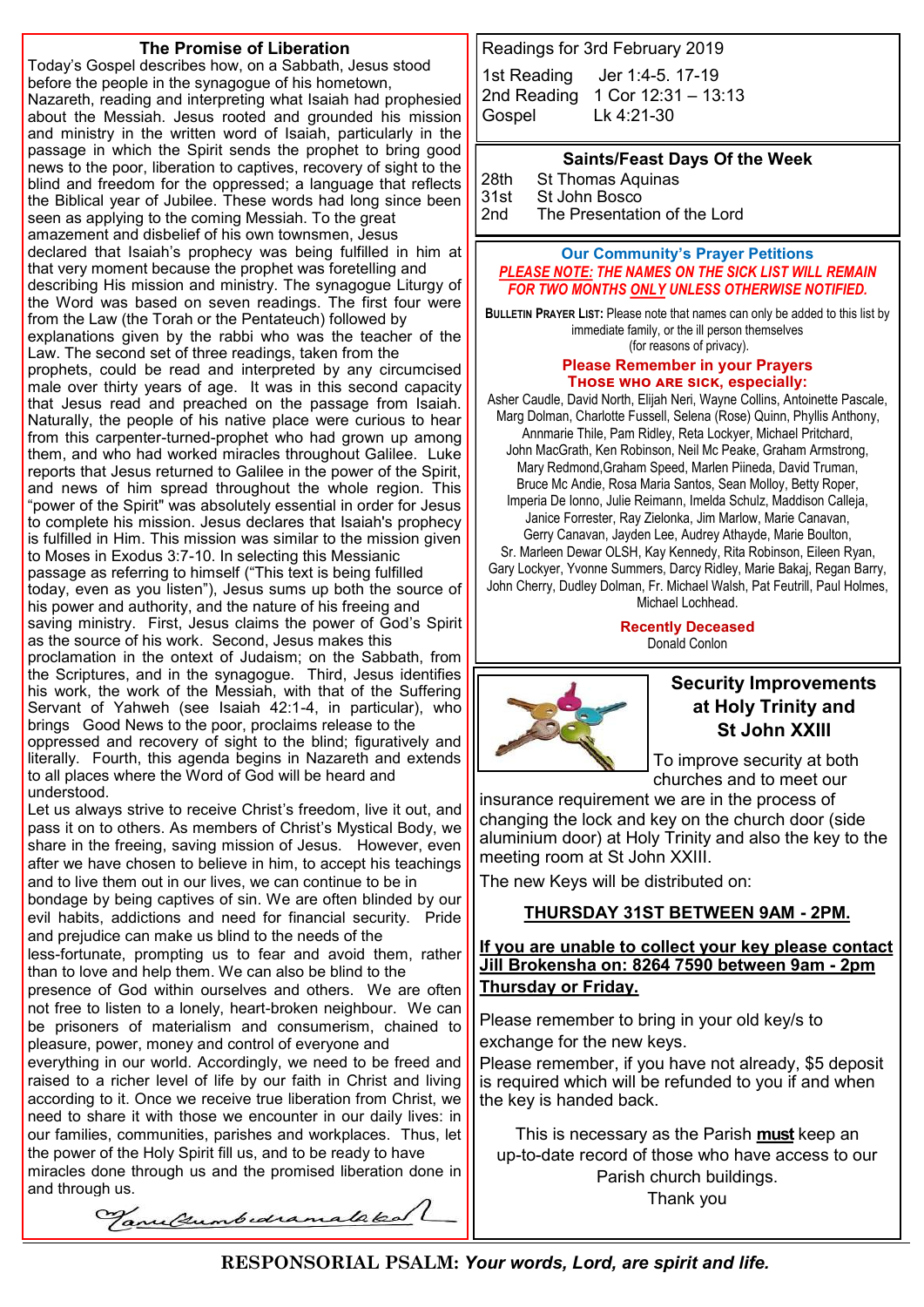#### **ST VINCENT DE PAUL HQ: 1300 729 202 from 9.00am — 1.00pm or www.vinnies.org.au**

#### **St Vincent de Paul Modbury Conference**

*Lord your timeless lesson sings out in the voice of constant waves, in the wind through the trees and in the harmonies of life. Wash clean our ears to hear you, make us listen now, for we need your great wisdom to assist us in our life. Amen.*

The Christmas hampers are behind us for another year – thanks for all the help – and home visits will re-commence after Australia Day, and we can expect a bit of a rush.

Our shortages in the pantry starting the year are: Margarine, Coffee, Sugar and Jam.

It will greatly help if any or all of these items could be placed in the Vinnies' collection basket. Thank-you & God Bless



#### DEVELOPMENT FUND 2018/2019

A Happy New Year to all members. We hope that 2019 will be filled with love, good health and happiness for you all. We have about 8 spare numbers available so if you would like to increase your chances of a \$50 win, then give me a ring on: 8264 1317 and we can arrange it for you. Thank you to all the members who

have supported us for so long.

The winners for the last few weeks are:

**25/12/2018** Congratulations Maureen Frost

**01/01/2019 Draw Winner**

Congratulations Gwen Barry

**08/01/2019 Draw Winner**

Carlo Anzioletti

#### **15/01/2019 Draw Winner**

Marg Dolman.

Congratulations to all these winners. For \$1.00 per week, you could have the same good luck and win \$50. Give it a try.

Ring Marg Dolman on: 8264 1317 and I can arrange it for you. Best wishes to everyone for 2019 and onwards.

*Marg Dolman*



#### DEVELOPMENT FUND 2019

Congratulations Jo Treadwell No. 82 Drawn by Marg Dolman Contact: Marg Dolman 8264 1317 to be included in the draw.

ABORIGINAL CATHOLIC MINISTRY APPEAL

Thank you for your kind donations to the Christmas Aboriginal Catholic Ministry Appeal. The amount raised was: \$1,153.15



#### **FIRST SATURDAY MASS**

February  $2<sup>nd</sup>$  2018, 9.15am HOLY TRINITY CHURCH Holy Rosary for PEACE in the world. Commencing at 8.45am with Acts of Consecration, to the Sacred Heart of Jesus and the Immaculate Heart of Mary with the Sacrament of Penance. Please bring a SINGLE flower for Our Holy Mother  *"In the end my Immaculate Heart will triumph" ( Our Lady of Fatima 1917 )*

**LENTEN STUDY OF THE GOSPEL OF LUKE**

**Fr Jack will lead the Lenten study on the Thursdays of Lent to help you to better understand the themes of Luke's gospel and the culture and background of his writing. It will be held in the St John XXIII Modbury Church each Thursday of Lent at 7pm.**



## **PLEASE NOTE**

**MASSES TO BE CELEBRATED AT THE MODBURY HOSPITAL WILL COMMENCE ON 7TH FEBRUARY 2019**

## **PARISH PASTORAL COUNCIL**

Our PPC is seeking replacements for two members who have retired. Please consider joining the team who work to assist our Parish Priest in administering the Parish such that it serves the needs of all parishioners. If you would like to volunteer for this role please contact the office. It would be particularly valuable to have representation from

parishioners who attend the 8am Sunday Mass.



## *VOLUNTEERS WANTED*

We would like volunteers to form a Committee to organise Father Peter's 80th Birthday BBQ Celebration which will be on Sunday 28th April, 2019 Please contact Father Manu on: 8264 7590 or email: office@paramodcath.com.au to join.



## *STAY FOR A CUPPA*

Thanks to some of our wonderful volunteers, we will be having a cuppa after all Masses **This Weekend** Please join us.

**GOSPEL ACCLAMATION:** *Alleluia, alleluia! The Lord sent me to bring Good News to the poor and freedom to prisoners Alleluia!*